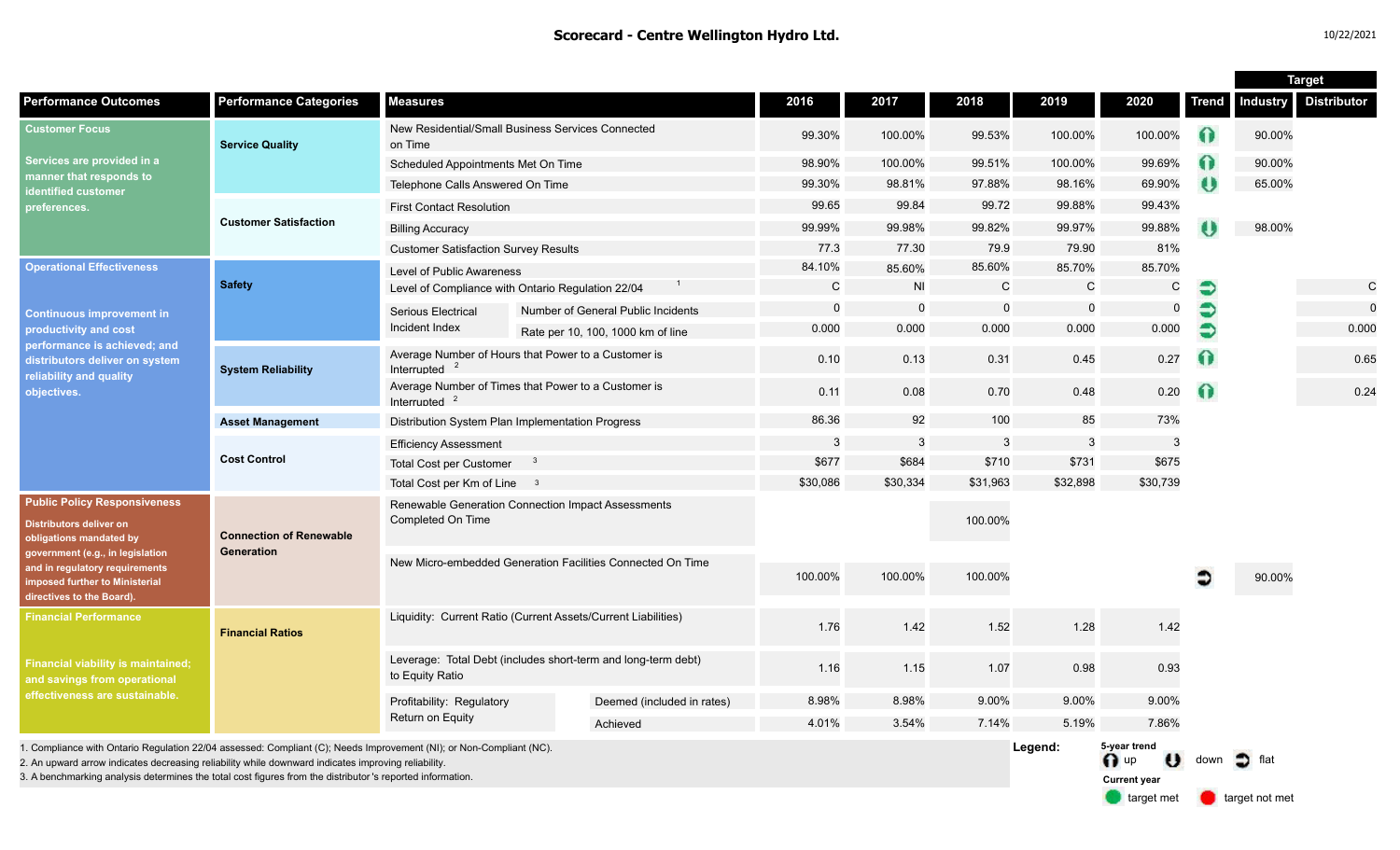# **2020 Scorecard Management Discussion and Analysis ("2020 Scorecard MD&A")**

The link below provides a document titled "Scorecard - Performance Measure Descriptions" that has the technical definition, plain language description and how the measure may be compared for each of the Scorecard's measures in the 2020 Scorecard MD&A:

**[http://www.ontarioenergyboard.ca/OEB/\\_Documents/scorecard/Scorecard\\_Performance\\_Measure\\_Descriptions.pdf](http://www.ontarioenergyboard.ca/OEB/_Documents/scorecard/Scorecard_Performance_Measure_Descriptions.pdf)**

## **Scorecard MD&A - General Overview**

Overall Centre Wellington Hydro's (CWH) 2020 scorecard results show continued high performance. Our commitment to customer focus and putting our Customers' needs first resulted in high Service Quality and Customer Satisfaction scores that far exceed targets. CWH's most recent Customer Satisfaction Survey resulted in a modest increase from the previous survey. Safety is of the utmost importance at CWH and there have been no serious electrical incidents over the last five years, and CWH is compliant with Ontario Regulation 22/04. System Reliability scores show CWH's customers can expect minimal outages and short outage duration times that are much lower than the provincial average, indicating CWH's ability to effectively manage its distribution system and maintain and replace assets appropriately. Regarding the Cost Control section, CWH is consistent with remaining in the third tranche for efficiency, along with 27 other LDC's. The Total Cost per Customer and per km of line decreased from the 2019 calculated amounts. In 2020 CWH's capital investment and expenditures were lower than in previous years therefore these two metrics decreased. CWH's financial position is sound and detailed explanations can be found below under the Financial Ratios section.

We encourage our customers to read through the following Management Discussion and Analysis to understand CWH's performance and to contact us for clarification and or feedback.

## **Service Quality**

#### • **New Residential/Small Business Services Connected on Time**

In 2020, CWH connected 218 low-voltage (connections under 750 volts) residential and small business customers. CWH considers "New Services Connected on Time" as an important form of customer engagement as it is the utilities first opportunity to meet and/or exceed its customer's expectations, which in turn affects the level of customer satisfaction within a utility's territory. Consistent with prior years, CWH connected 100% of these customers on time, which exceeds the Ontario Energy Board's mandated target of 90% for this measure. CWH expects this trend to continue into the foreseeable future.

### • **Scheduled Appointments Met On Time**

In 2020, CWH had 319 appointments scheduled with a customer/representative to connect services, disconnect services, or otherwise complete work requested by CWH's customers. CWH considers "Scheduled Appointments Met" as an important form of customer engagement as customer presence is required for all types of appointments. Consistent with prior years, CWH met 99.7% of these appointments on time, which exceeds the Ontario Energy Board's mandated target of 90% for this measure.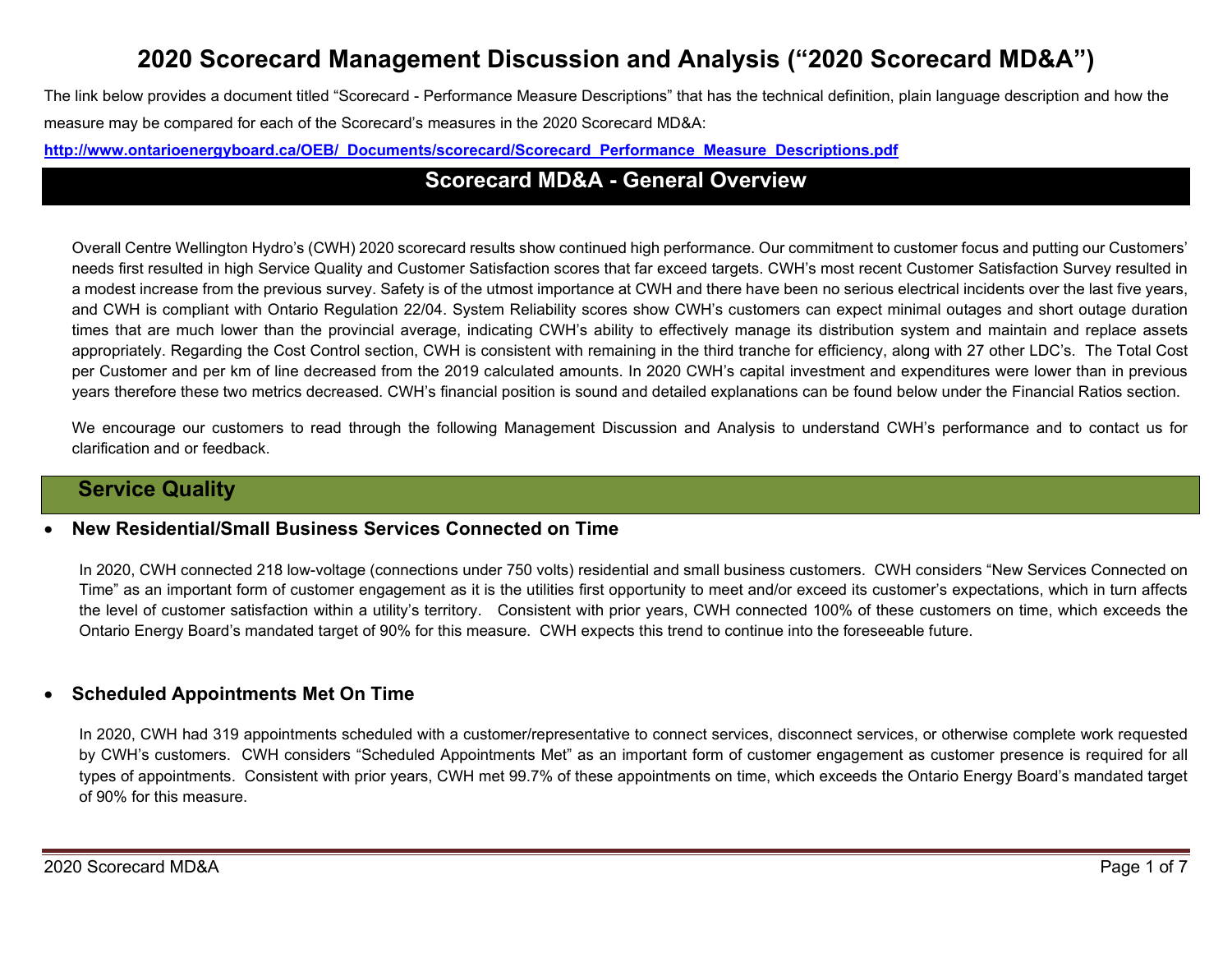### • **Telephone Calls Answered On Time**

In 2020, CWH had 4,943 qualified incoming calls. CWH considers "Telephone Calls" to be an important communication tool for identifying and responding to its customers' needs and preferences. CWH's target for Telephone Accessibility was met in 2020 with 69.9% of qualifying calls being answered within 30 seconds. The low score warrants an explanation as it falls short of CWH's commitment to customer service. In March 2020, CWH's Customer Service staff transitioned to working from home due to the COVID-19 Pandemic. At that time, all customer phone calls were directed to voicemail and customer messages were emailed to the Customer Service department. Customer Service Representatives (CSR) responded to these messages by a return email or phone call as preferred by the customer. The qualified calls that were received during our regular working hours were recorded as "qualified incoming calls." While the messages left by customers were dealt with as soon as CWH's CSR's were able to, CWH did not record them as "answered within 30 seconds." In August 2020, CWH upgraded our phone system to VOIP and the enhanced capabilities gave staff the ability to receive and make calls through employees' computers whether in the office or working remotely. A further enhancement in Dec of 2021 was made to CWH's phone system by transitioning to a different communications carrier on a much more robust fibre network. Of note, CWH's score for this metric without the 4-month window of answering calls remote from the office without Voice over IP integration would have been 93.61%.

### **Customer Satisfaction**

### • **First Contact Resolution**

CWH defines "First Contact Resolution" as the number of customer enquires that are resolved by the first contact at the utility. This includes all customer enquires that are made to a CSR whether by telephone, letter, e-mail, or in person.

CSRs log calls, walk-ins, letters, and emails. If they are unable to address the concern on the initial contact and must call or email the customer back, they mark the call as "unresolved first contact" in order to be tracked as a returned call/email. Of the 4,943 calls received, 28 were tagged as "unresolved first contact." This gave CWH a 99.43% measure for First Contact Resolution.

#### • **Billing Accuracy**

Billing Accuracy was introduced by the Ontario Energy Board late in 2014. It is defined as the number of accurate bills issued expressed as a percentage of total bills issued. The OEB approved standard has been set as 98% of bills must be accurate.

CWH considers timely and accurate billing to be an essential component of customer satisfaction. CWH has checks and measures in place to monitor the accuracy of the bills. CWH produced a total of 87,012 bills in 2020 and had a total of 108 inaccurate bills for the year. This gave us a Billing Accuracy Measure of 99.88%.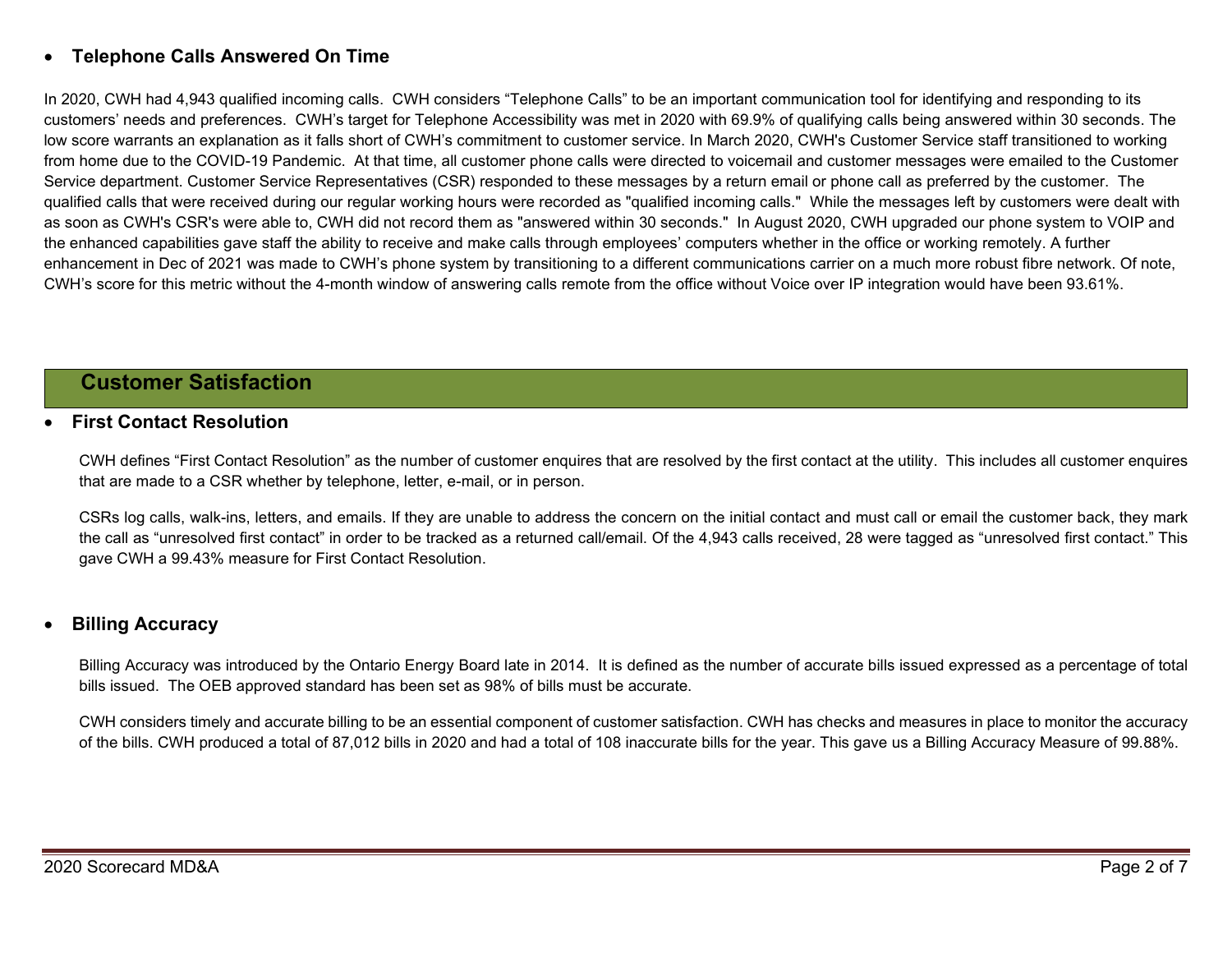### • **Customer Satisfaction Survey Results**

In Q1 of 2021, CWH used Redhead Media Solutions Inc. to perform a Customer Satisfaction Survey. This statistically sound survey gathered customers' responses to several key areas including power quality and reliability, price, billing and payments, communications, and the overall customer service experience. This survey is a useful tool for engaging the customer and to receive a better understanding of their wants and needs with respect to the provision of electricity services and for identifying areas that may require improvement. CWH's overall satisfaction score as seen on the scorecard is 81%; this is an increase compared to 2019's overall results of 79.90%, CWH feels the survey results indicate an overall positive customer response to CWH. Of interest, when asked to prioritize the following 4 aspects in order of importance to them, our customers responded in this order; 1) Reliability 2) Price 3) Customer Service 4) Conservation, this priority ranking is the same as the previous 2019 Customer Satisfaction Survey results.

## **Safety**

### • **Public Safety**

Public Safety is a scorecard measure introduced in 2014 by the Ontario Energy Board. The Public Safety measure is generated by the Electrical Safety Authority and is comprised of three components: Public Awareness of Electrical Safety, Compliance with Ontario Regulation 22/04, and the Serious Electrical Incident Index. A breakdown of the three components is as follows:

### o **Component A – Public Awareness of Electrical Safety**

Component A consists of a survey that gauges the public's awareness of key electrical safety concepts related to electrical distribution equipment found in a utility's territory. The survey also provides a benchmark of the levels of awareness including identifying gaps where additional education and awareness efforts may be required. This is the third round for the public awareness survey and CWH's score was 85.70%.

### o **Component B – Compliance with Ontario Regulation 22/04**

Component B consists of a utility's compliance with Ontario Regulation 22/04 - Electrical Distribution Safety. Ontario Regulation 22/04 establishes the safety requirements for the design, construction, and maintenance of electrical distribution systems, particularly in relation to the approvals and inspections required prior to putting electrical equipment into service. CWH was found to be in Compliance for the 2020 calendar year.

### o **Component C – Serious Electrical Incident Index**

Component C consists of the number of serious electrical incidents, including fatalities, which occur within a utility's territory. In 2020, CWH had zero (0) fatalities and zero (0) serious incidents within its territory; which translates to a rate of zero (0) incidents per 1,000 km of line for 2020, which is consistent to the historical years.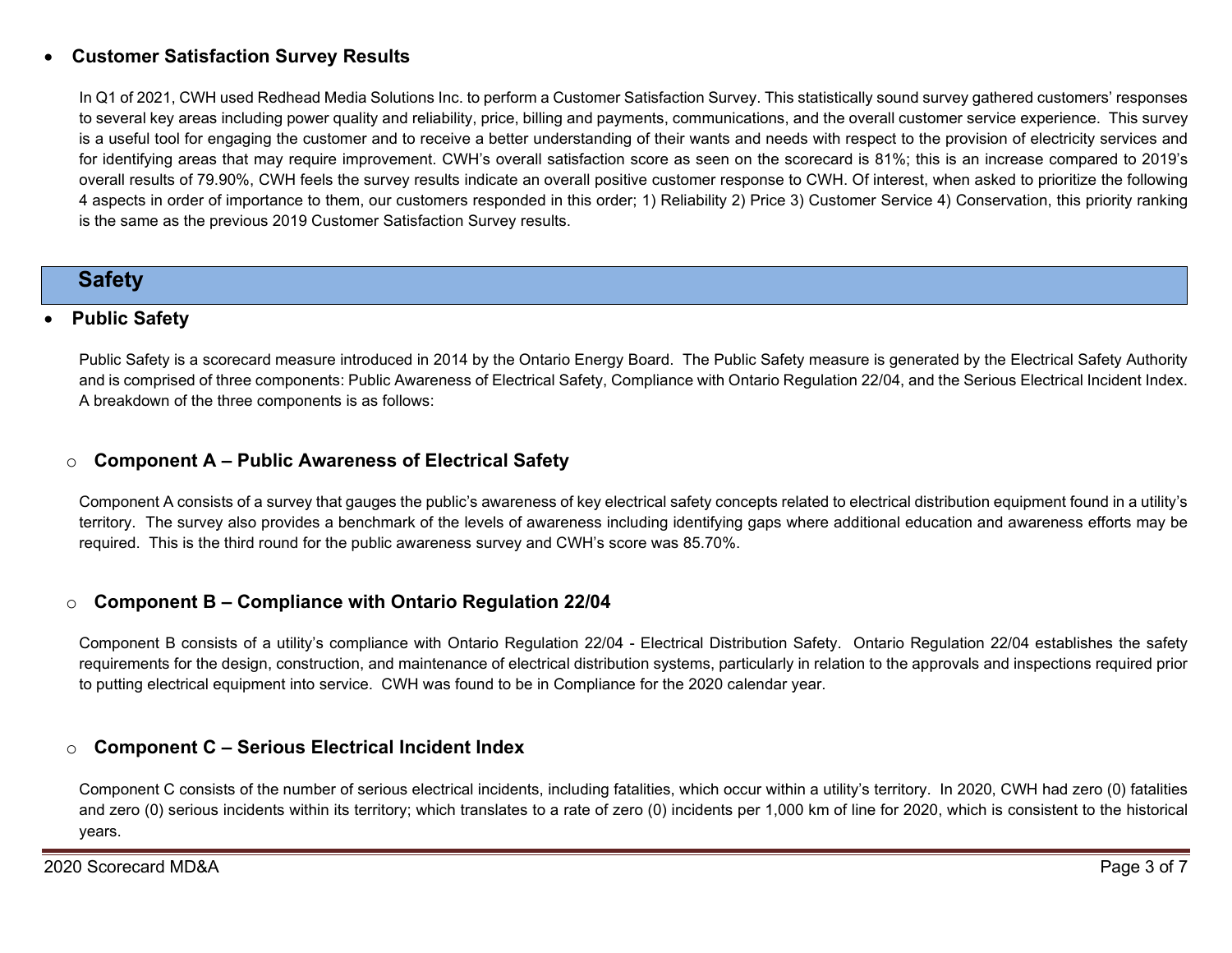## **System Reliability**

### • **Average Number of Hours that Power to a Customer is Interrupted**

The average number of hours that power to a customer is interrupted is a measure of system reliability and the ability of a system to perform its required function, as well as an LDC's ability to respond and restore power after an outage has occurred. CWH views reliability of electrical service as a high priority for its customers and constantly monitors its system for signs of reliability degradation. It has also been shown via the Customer Satisfaction Survey, that CWH's customers also have system reliability as a high priority. CWH regularly maintains its distribution system to ensure its level of reliability is maintained. For 2020, CWH's average number of hours that power to a customer was interrupted was 0.27, which is CWH's average over the previous five-year period and below CWH's target. CWH's average number of outages continues to be lower than the provincial average.

### • **Average Number of Times that Power to a Customer is Interrupted**

The average number of times that power to a customer is interrupted is another measure of system reliability and is also a high priority for CWH. As outlined above, the Ontario Energy Board requires a utility to track this measure within the range of its historical performance over a 5-year span. CWH customers experienced interrupted power 0.2 times during 2020, which is below CWH's range/distributor target of .24. CWH's average number of interruptions in a year continue to be below the provincial average.

### **Asset Management**

#### • **Distribution System Plan Implementation Progress**

The Distribution System Plan (DSP) implementation progress was instituted by the Ontario Energy Board beginning in 2013. The DSP outlines forecasted capital expenditures over five (5) years, which are required to maintain and expand the utility's electricity system to serve its current and future customers. The "Distribution System Plan Implementation Progress" measure is intended to assess CWH's effectiveness at planning and implementing these capital expenditures. Consistent with other new measures, utilities were given an opportunity to define this measure in the manner that best fits their organization. As a result, this measure may differ from other utilities in the province.

In 2017, CWH filed a Distribution System Plan with their Cost of Service, which spans the period of 2018 to 2022. Based on the DSP there were 15 capital jobs planned for 2020 and CWH completed 11 of these planned projects which equates to a 73% (11/15) Distribution System Plan Implementation Progress score. From year to year the scheduling of capital projects can be rearranged for purposes such as aligning projects with Municipal road construction, development scheduling changes, unanticipated capital expenditures due to equipment failures in the field, and projects being rolled over to the next year as work in progress due to not being 100% completed. CWH rearranged capital projects within the 2020 year and actually completed 7 more overall projects for a total of 18 identified capital jobs.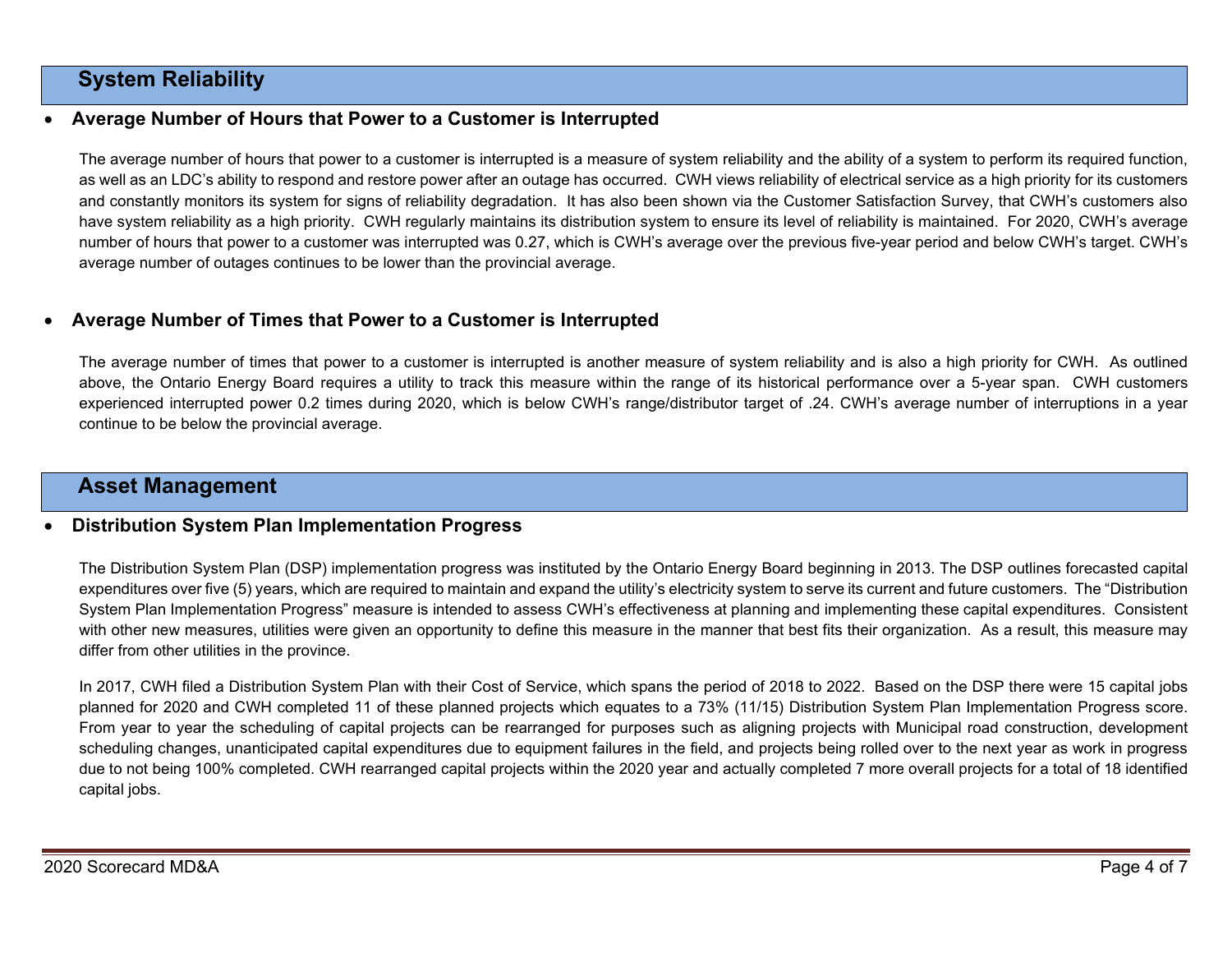## **Cost Control**

#### • **Efficiency Assessment**

On an annual basis, each utility in Ontario is assigned an efficiency ranking based on its performance. To determine a ranking, electricity distributors are divided into five groups based on the magnitude of the difference between their actual costs and predicted costs. For 2020, CWH remained in Group 3 in terms of efficiency. Group 3 is considered average and is defined as having actual costs within +/- 10% of predicted costs, CWH's actual costs were 4.2% lower than the predicted costs, over the period of 2018 to 2020.

#### • **Total Cost per Customer**

Total cost per customer is calculated as the sum of CWH's capital and operating costs, including certain adjustments to make the costs more comparable between utilities and dividing this cost figure by the total number of customers that CWH serves. Like most distributors in the province, CWH has experienced increases in its total costs required to deliver quality and reliable services to customers, however within CWH's service area there is not a significant growth to offset these increases. CWH's current rate is \$675 per customer, this is just over a 7.6% decrease over the 2019 value. In 2020, CWH's capital expenditure was significantly lower than previous years, due to larger capital spends for specific projects in 2018 and 2019. CWH is anticipating 2021 capital expenditure to be similar to that of 2020, therefore doesn't expect a significant change in the cost per customer.

#### • **Total Cost per Km of Line**

CWH's rate is \$30,739 per km of line for 2020. The total cost used is the same total cost mentioned in Total Cost per Customer above and is then divided by CWH's total kilometers of line within our service territory. CWH's growth rate for its territory is considered low and as a result, the cost per km of line is expected to increase as capital and operating costs increase. The decrease in 2020 is 6.5% over the previous years calculated metric. In 2020, CWH's capital expenditure was significantly lower than previous years, due to larger capital spends for specific projects in 2018 and 2019. CWH is anticipating 2021 capital expenditure to be similar to that of 2020, therefore doesn't expect a significant change in the cost per Km of line.

## **Connection of Renewable Generation**

#### • **Renewable Generation Connection Impact Assessments Completed on Time**

Electricity distributors are required to conduct Connection Impact Assessments (CIA's) on all renewable generation connections within 60 days of receiving authorization from the Electrical Safety Authority. CWH has developed and implemented an internal procedure to ensure compliance with this regulation.

In 2020, CWH did not have any CIA requests.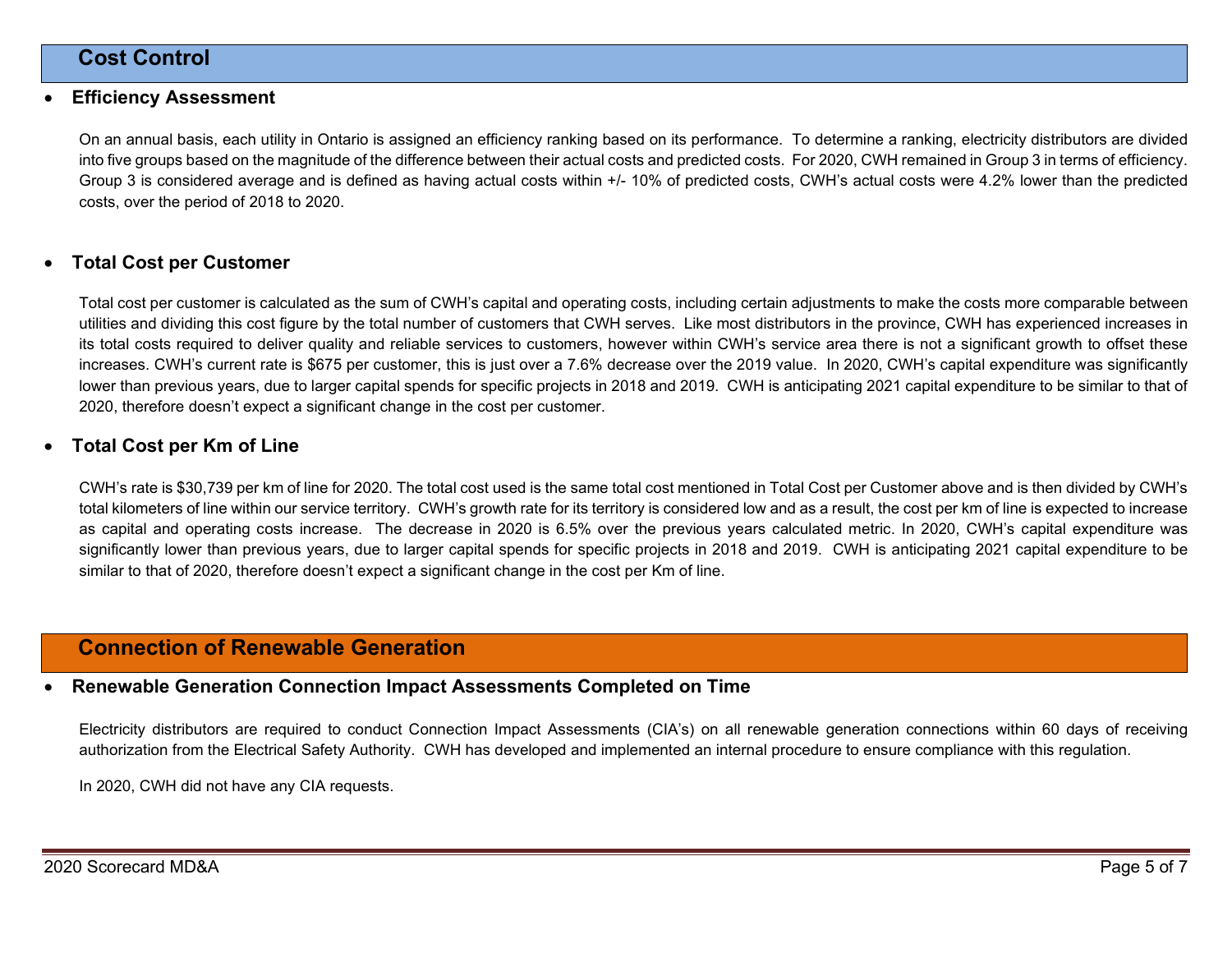### • **New Micro-embedded Generation Facilities Connected On Time**

Micro-embedded generation facilities consist of solar, wind, or other clean energy projects of less than 10 kW that are typically installed by homeowners, farms or small businesses. No new microFIT projects were connected in 2020.

## **Financial Ratios**

### • **Liquidity: Current Ratio (Current Assets/Current Liabilities)**

As an indicator of financial health, a current ratio indicates a company's ability to pay its short-term debts and financial obligations. Typically, a current ratio between 1 and 1.5 is considered good. If the current ratio is below 1, then a company may have problems meeting its current financial obligations.

CWH's current ratio increased from 1.28 in 2019 to 1.42 for 2020. CWH's current ratio is expected to remain financially healthy into the foreseeable future**.**

### **Leverage: Total Debt (includes short-term and long-term debt) to Equity Ratio**

The debt to equity ratio is a financial ratio indicating the relative proportion of shareholders' equity and debt used to finance a company's assets. The Ontario Energy Board uses a capital structure of 60% debt and 40% equity (a debt to equity ratio of 60/40 or 1.5) when setting rates for an electricity utility. A high debt to equity ratio may indicate that an electricity distributor may have difficulty generating sufficient cash flows to make its debt payments, while a low debt-to-equity ratio may indicate that an electricity distributor is not taking advantage of the increased profits that may be had through increased financial debt.

In 2020, CWH's debt to equity ratio is 0.93, which is close to a 50/50 ratio, indicating CWH's financial stability is sound. CWH did not increase its debt in 2020.

### **Profitability: Regulatory Return on Equity – Deemed (included in rates)**

Return on equity (ROE) measures the rate of return on shareholder equity. ROE demonstrates an organization's profitability or how well a company uses its investments to generate earnings growth. CWH's current distribution rates were approved by the Ontario Energy Board and include an expected (deemed) regulatory return on equity of 8.98%. The Ontario Energy Board allows a distributor to earn within +/- 3% of the expected return on equity. If a distributor performs outside of this range, it may trigger a regulatory review of the distributor's financial structure by the Ontario Energy Board.

### **Profitability: Regulatory Return on Equity – Achieved**

CWH achieved an ROE of 7.86% in 2020, which is within the band of 9.00% +/-3% allowed by the Ontario Energy Board (see above paragraph).